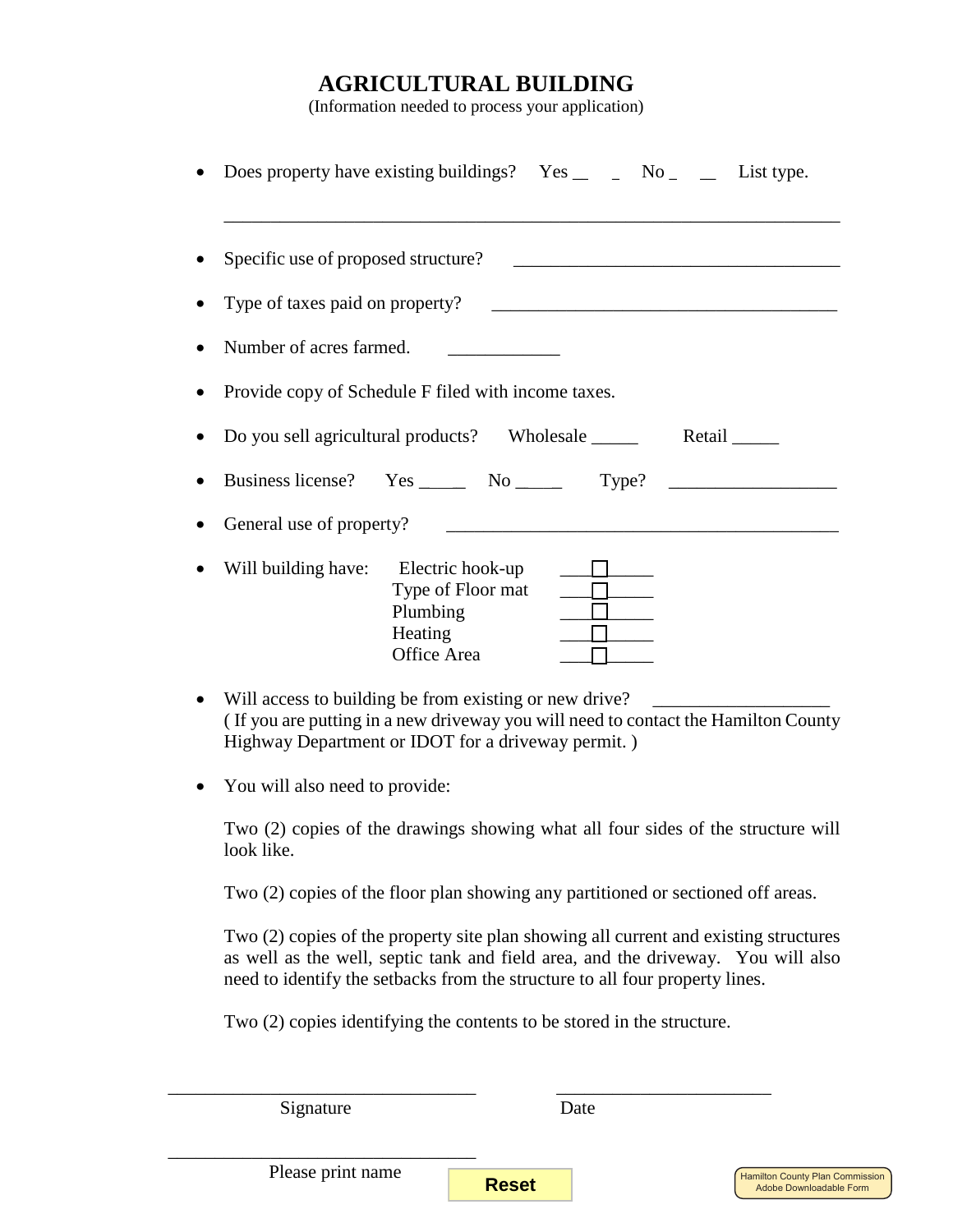## HAMILTON COUNTY PLAN COMMISSION

**One Hamilton County Square, Suite#306 Noblesville, Indiana 46060-2230 Phone: (317) 776-8490**

| Construction of this Project shall start<br>within three(3) months of the date of this<br>permit or the permit will expire.<br>All work must be completed within<br>(18) months for Primary structures, and<br>(9) months for Accessory structures.                                                                              | <b>DEMOLITION ONLY</b><br><b>POOL PERMIT</b>                           | <b>BUILDING PERMIT APPLICATION</b><br><b>IMPROVEMENT LOCATION PERMIT</b>                              | be issued prior to use and/or occupancy of<br>all structures covered by this permit. Occu-<br>pation of any structure prior to the issuance<br>of a C/O, will result in a penalty of \$250<br>being assessed.                        |
|----------------------------------------------------------------------------------------------------------------------------------------------------------------------------------------------------------------------------------------------------------------------------------------------------------------------------------|------------------------------------------------------------------------|-------------------------------------------------------------------------------------------------------|--------------------------------------------------------------------------------------------------------------------------------------------------------------------------------------------------------------------------------------|
| <b>TOWNSHIP:</b>                                                                                                                                                                                                                                                                                                                 |                                                                        |                                                                                                       |                                                                                                                                                                                                                                      |
| Adams                                                                                                                                                                                                                                                                                                                            | <b>Full Release</b><br><b>Conditional Release</b>                      |                                                                                                       |                                                                                                                                                                                                                                      |
| Noblesville                                                                                                                                                                                                                                                                                                                      | Foundation Only                                                        |                                                                                                       |                                                                                                                                                                                                                                      |
| Wayne<br><b>White River</b>                                                                                                                                                                                                                                                                                                      | Structure Only<br><b>Electrical Only</b>                               |                                                                                                       |                                                                                                                                                                                                                                      |
|                                                                                                                                                                                                                                                                                                                                  |                                                                        |                                                                                                       | Apv'd by Date                                                                                                                                                                                                                        |
|                                                                                                                                                                                                                                                                                                                                  |                                                                        |                                                                                                       |                                                                                                                                                                                                                                      |
| Zone<br>District _____________                                                                                                                                                                                                                                                                                                   |                                                                        |                                                                                                       | <b>Erosion Control</b><br>Plan Required: Yes _____ No ____                                                                                                                                                                           |
|                                                                                                                                                                                                                                                                                                                                  |                                                                        |                                                                                                       |                                                                                                                                                                                                                                      |
|                                                                                                                                                                                                                                                                                                                                  |                                                                        |                                                                                                       |                                                                                                                                                                                                                                      |
|                                                                                                                                                                                                                                                                                                                                  |                                                                        |                                                                                                       |                                                                                                                                                                                                                                      |
|                                                                                                                                                                                                                                                                                                                                  |                                                                        |                                                                                                       | Owner's Email Address <b>Contract Contract Contract Contract Contract Contract Contract Contract Contract Contract Contract Contract Contract Contract Contract Contract Contract Contract Contract Contract Contract Contract C</b> |
| Builder's / Contractor's                                                                                                                                                                                                                                                                                                         |                                                                        |                                                                                                       |                                                                                                                                                                                                                                      |
|                                                                                                                                                                                                                                                                                                                                  |                                                                        |                                                                                                       |                                                                                                                                                                                                                                      |
|                                                                                                                                                                                                                                                                                                                                  |                                                                        |                                                                                                       |                                                                                                                                                                                                                                      |
|                                                                                                                                                                                                                                                                                                                                  |                                                                        |                                                                                                       |                                                                                                                                                                                                                                      |
|                                                                                                                                                                                                                                                                                                                                  |                                                                        | Proposed Land Use:                                                                                    |                                                                                                                                                                                                                                      |
| Existing Land use:<br><b>OTHER APPROVALS REQUIRED:</b>                                                                                                                                                                                                                                                                           | <b>TYPE OF PERMIT:</b>                                                 |                                                                                                       | $\Box$ Change of Use                                                                                                                                                                                                                 |
| Water Permit#<br><u> 1990 - Johann Barbara, martin a</u><br>Septic/Sewer Permit # _____________________<br>Road Cut Permit #<br><u> 2002 - John Stone, Amerikan besteht der Stone (</u><br>Other<br>the control of the control of the control of<br>B. Z. A. Doc. #<br>the control of the control of the control<br>P. C. Doc. # | <b>TYPE OF IMPROVEMENT:</b>                                            | <b>Improvement Location</b><br>Single Family<br><b>Duplex</b><br>Multi-Family<br><b>New Structure</b> | $\Box$ Retail Commercial<br>Office<br>Manufacturing<br>Warehouse<br>Primary Ag. Bldg.<br>- LI -                                                                                                                                      |
| Drainage/Surveyor                                                                                                                                                                                                                                                                                                                | $\Box$ Addition                                                        |                                                                                                       | <b>Finish Tenant Space</b><br>Site-Land Improvements                                                                                                                                                                                 |
| <b>CONDITIONS:</b>                                                                                                                                                                                                                                                                                                               | Garage                                                                 | <b>Structural Alteration</b><br><b>Swimming Pool</b>                                                  | Home Occupation<br><b>Accessory Structure</b><br>Other                                                                                                                                                                               |
| <b>BUILDING INFORMATION:</b>                                                                                                                                                                                                                                                                                                     |                                                                        |                                                                                                       |                                                                                                                                                                                                                                      |
| <b>Total Square Feet Including Basement</b><br>Type of Construction:<br>Wood<br>Roof Truss, Manufactured:<br>Yes<br>Type of Heat:<br>Gas<br>Type of Water Heater:<br>Gas<br>Foundation:<br>Crawl<br>Fireplace:<br>Masonry<br><b>Screened Porch</b><br>Patio/Deck (Type)                                                          | Masonry<br><b>No</b><br>Electric<br>Electric<br>Slab<br>Pre-Fab. Metal | Metal<br><b>Truss Supplied By</b><br>Geo Thermal<br>Geo Thermal<br><b>Basement</b>                    | Total Height in Feet Above Ground<br>Post/Beam<br>Solar<br>Wood<br>Solar<br>Central Air Conditioning<br>Garage (# Bays) _                                                                                                            |
| CERTIFICATION AND NOTICE OF INTENT TO COMPLY                                                                                                                                                                                                                                                                                     |                                                                        |                                                                                                       |                                                                                                                                                                                                                                      |
| I hereby certify that I have the authority to make the foregoing application, that<br>the application is correct, and that the construction will conform to the regulations<br>in the Building Code, the Zoning Ordinance, or private building restrictions, if any,<br>which may be imposed on the above property by deed.      |                                                                        | <b>Signature of Person Responsible for Construction</b><br><b>Home or Pool Owner</b>                  |                                                                                                                                                                                                                                      |
| I, further certify that the construction will not be used or occupied until the proper<br>certificates of occupancy and compliance are filed with the office of the Hamilton                                                                                                                                                     |                                                                        |                                                                                                       |                                                                                                                                                                                                                                      |
| County Plan Commission.                                                                                                                                                                                                                                                                                                          |                                                                        |                                                                                                       | <b>Date</b>                                                                                                                                                                                                                          |

Hampermweb.indd

**Reset**

Certificates of Occupancy shall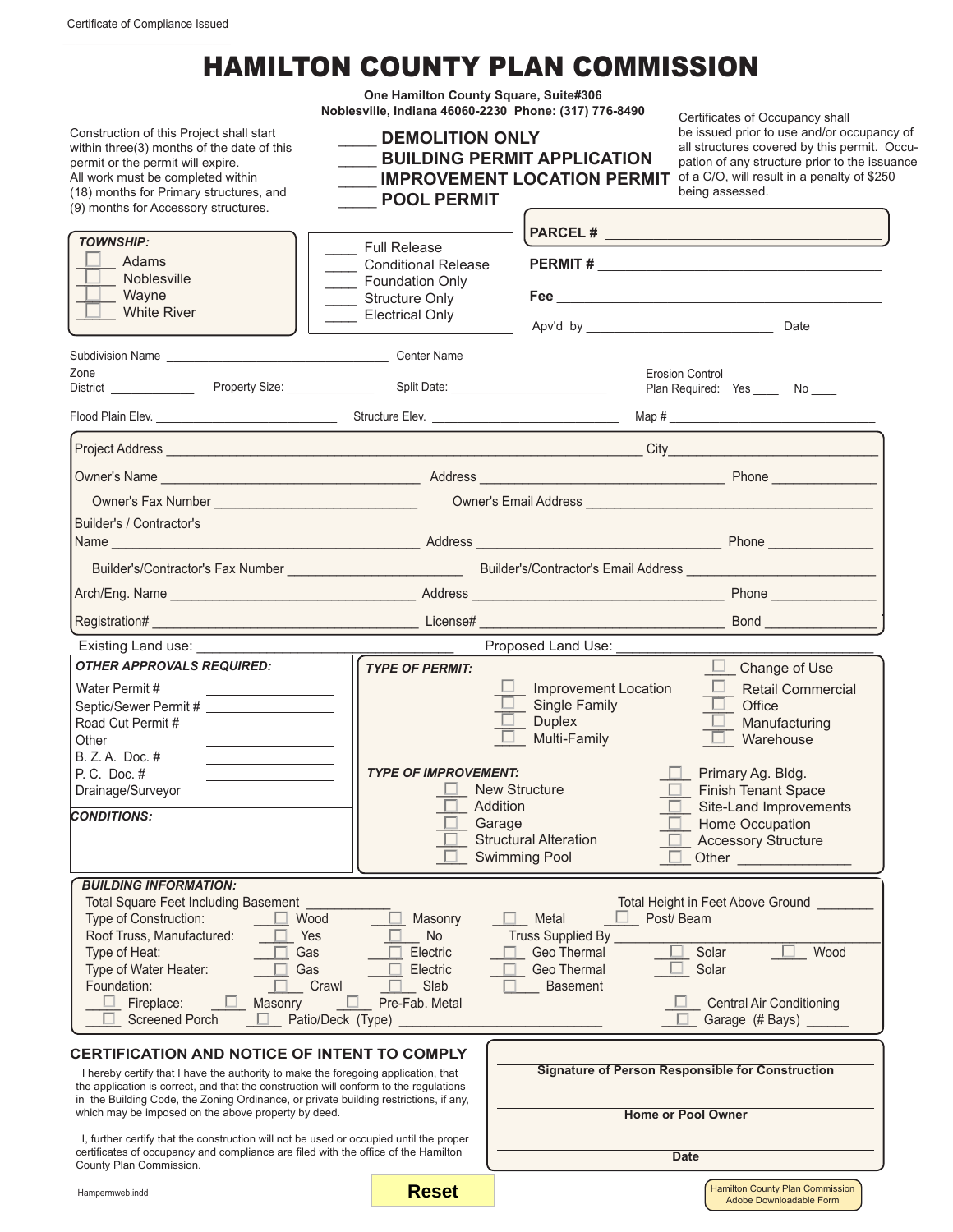### **\*\*APPLICANT MUST COMPLETE THIS PAGE\*\***

#### **CONSTRUCTION INFORMATION**

| NAME:<br><u> 1989 - Johann John Stein, mars an deus Amerikaansk kommunister (</u><br><b>ADDRESS:</b><br><u> 1990 - Johann John Stoff, deutscher Stoffen und der Stoffen und der Stoffen und der Stoffen und der Stoffen un</u><br><u> 1989 - Johann Barn, amerikansk politiker (d. 1989)</u><br>PHONE:<br><u> 1989 - Johann John Stone, mars eta bainar eta bainar eta baina eta baina eta baina eta baina eta baina eta b</u><br>FAX: |             |
|----------------------------------------------------------------------------------------------------------------------------------------------------------------------------------------------------------------------------------------------------------------------------------------------------------------------------------------------------------------------------------------------------------------------------------------|-------------|
|                                                                                                                                                                                                                                                                                                                                                                                                                                        |             |
|                                                                                                                                                                                                                                                                                                                                                                                                                                        |             |
|                                                                                                                                                                                                                                                                                                                                                                                                                                        |             |
|                                                                                                                                                                                                                                                                                                                                                                                                                                        |             |
| <u> 1989 - Johann John Stone, markin film yn y brening yn y brening yn y brening yn y brening yn y brening y breni</u>                                                                                                                                                                                                                                                                                                                 |             |
| <b>EMAIL</b><br><u> 1989 - Johann Barbara, martxa amerikan bashkar (</u>                                                                                                                                                                                                                                                                                                                                                               |             |
|                                                                                                                                                                                                                                                                                                                                                                                                                                        |             |
| IS PROPERTY OWNER THE GENERAL OR PRIMARY CONTRACTOR?                                                                                                                                                                                                                                                                                                                                                                                   |             |
| $YES$ $\Box$                                                                                                                                                                                                                                                                                                                                                                                                                           | $NO$ $\Box$ |
|                                                                                                                                                                                                                                                                                                                                                                                                                                        |             |
| <b>SUB-CONTRACTORS</b>                                                                                                                                                                                                                                                                                                                                                                                                                 |             |
| <b>FOUNDATION:</b>                                                                                                                                                                                                                                                                                                                                                                                                                     |             |
| ${\bf EXCAVATORS\_}\label{eq:excavATORS}$                                                                                                                                                                                                                                                                                                                                                                                              |             |
|                                                                                                                                                                                                                                                                                                                                                                                                                                        |             |
| <b>FOUNDATION WORK:</b>                                                                                                                                                                                                                                                                                                                                                                                                                |             |
| BASEMENT                                                                                                                                                                                                                                                                                                                                                                                                                               |             |
| CRAWL/SLAB                                                                                                                                                                                                                                                                                                                                                                                                                             |             |
| <b>ROUGH-IN:</b>                                                                                                                                                                                                                                                                                                                                                                                                                       |             |
|                                                                                                                                                                                                                                                                                                                                                                                                                                        |             |
|                                                                                                                                                                                                                                                                                                                                                                                                                                        |             |
|                                                                                                                                                                                                                                                                                                                                                                                                                                        |             |
|                                                                                                                                                                                                                                                                                                                                                                                                                                        |             |
|                                                                                                                                                                                                                                                                                                                                                                                                                                        |             |
|                                                                                                                                                                                                                                                                                                                                                                                                                                        |             |
| <b>ENERGY:</b>                                                                                                                                                                                                                                                                                                                                                                                                                         |             |
|                                                                                                                                                                                                                                                                                                                                                                                                                                        |             |
| <b>FINAL:</b>                                                                                                                                                                                                                                                                                                                                                                                                                          |             |
|                                                                                                                                                                                                                                                                                                                                                                                                                                        |             |
|                                                                                                                                                                                                                                                                                                                                                                                                                                        |             |

**DIRECTOR\INSPECTOR**

**DATE**

**Reset**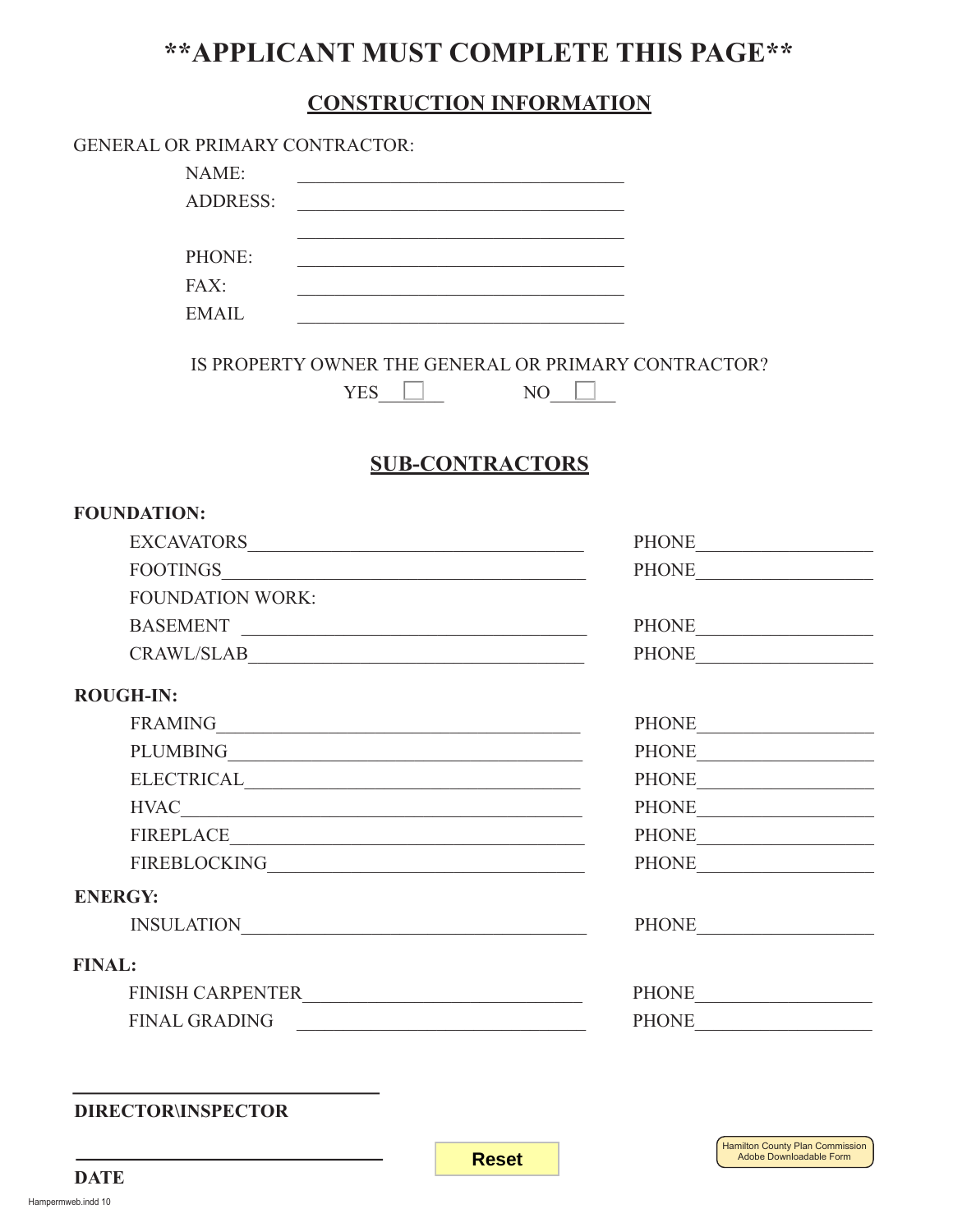#### Hamilton County Plan Commission Hamilton County Government & Judicial Center One Hamilton County Square Suite 306 Noblesville, IN 46060

## MEMO

- TO: Builders, contractors, sub-contractors, homeowners
- FROM: Charles Kiphart, Director
- DATE: January 01, 2013
- RE: Ordinance definitions of building appurtenances setbacks from property line.

When determining the required zoning yard setback the following definition of a structure or building shall apply unless otherwise stated in the zoning ordinance. Please be advised that the definition of a building or structure includes all appurtenances attached to or a part of the building or structure. Appurtenances include but are not limited to roof eves/gutters; cantilever projections, attached window wells, chimneys, decks, bay windows, wing walls, etc.

Front yard setbacks are to be measured from the centerline of the road to the structure.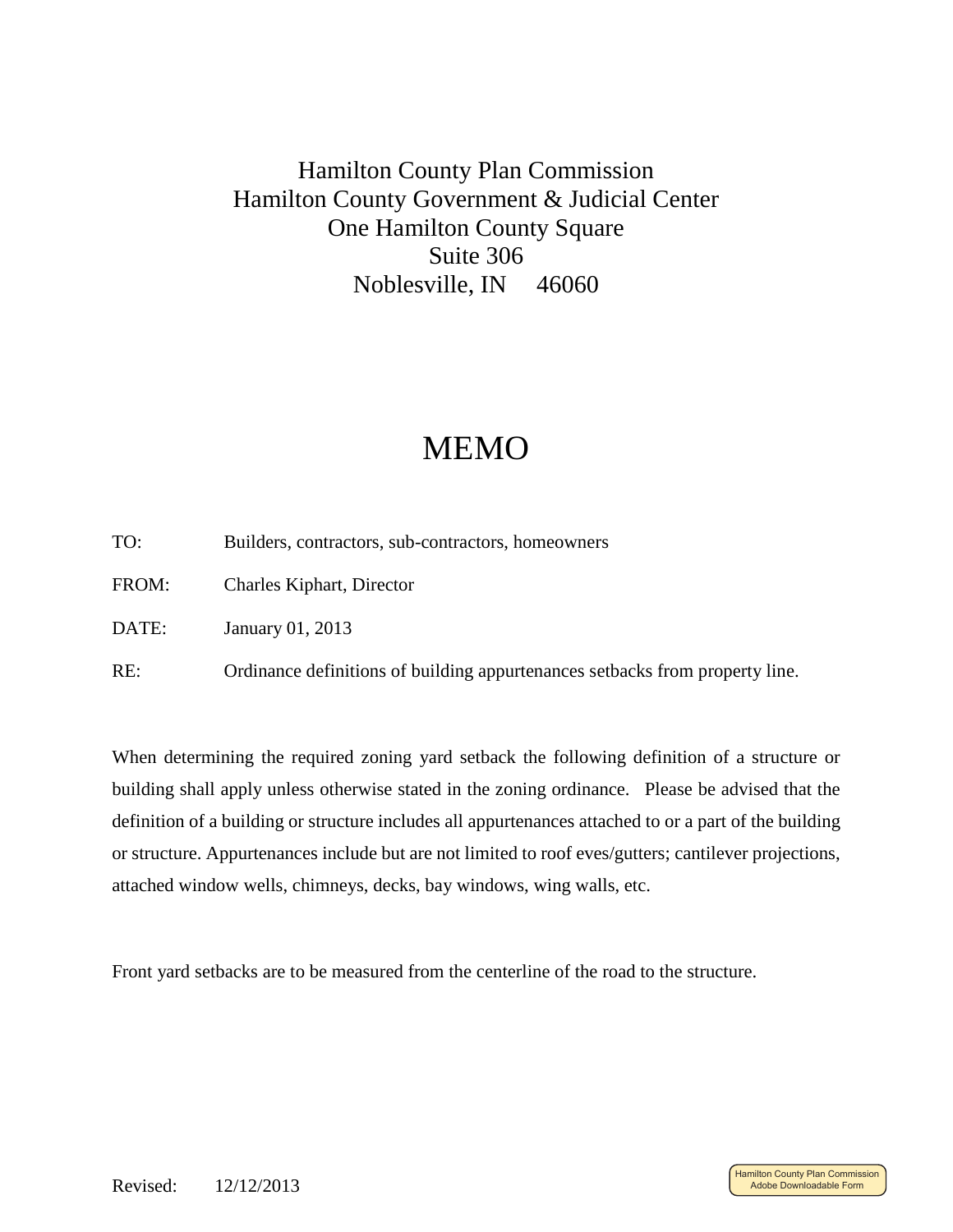# **You will need to identify which code you intend to use for electrical installation / upgrades at:**

| Address of project: |                                               |                                    |  |
|---------------------|-----------------------------------------------|------------------------------------|--|
|                     | Indiana Electric Code                         | 2009 Edition adopted<br>08/26/2009 |  |
|                     | <b>OR</b>                                     |                                    |  |
|                     | Indiana Residential Code 2005 Edition adopted | 04/02/2008                         |  |

All electrical and electrical re-inspections will be inspected per the code as indicated above. This form is to be submitted at the time you file your application.

Print your name

\_\_\_\_\_\_\_\_\_\_\_\_\_\_\_\_\_\_\_\_\_\_\_\_\_\_\_\_\_\_\_\_\_\_\_\_\_\_\_\_

\_\_\_\_\_\_\_\_\_\_\_\_\_\_\_\_\_\_\_\_\_\_\_\_\_\_\_\_\_\_\_\_\_\_\_\_\_\_\_\_

\_\_\_\_\_\_\_\_\_\_\_\_\_\_\_\_\_\_\_\_\_\_\_\_\_\_\_\_

Sign your name

Date